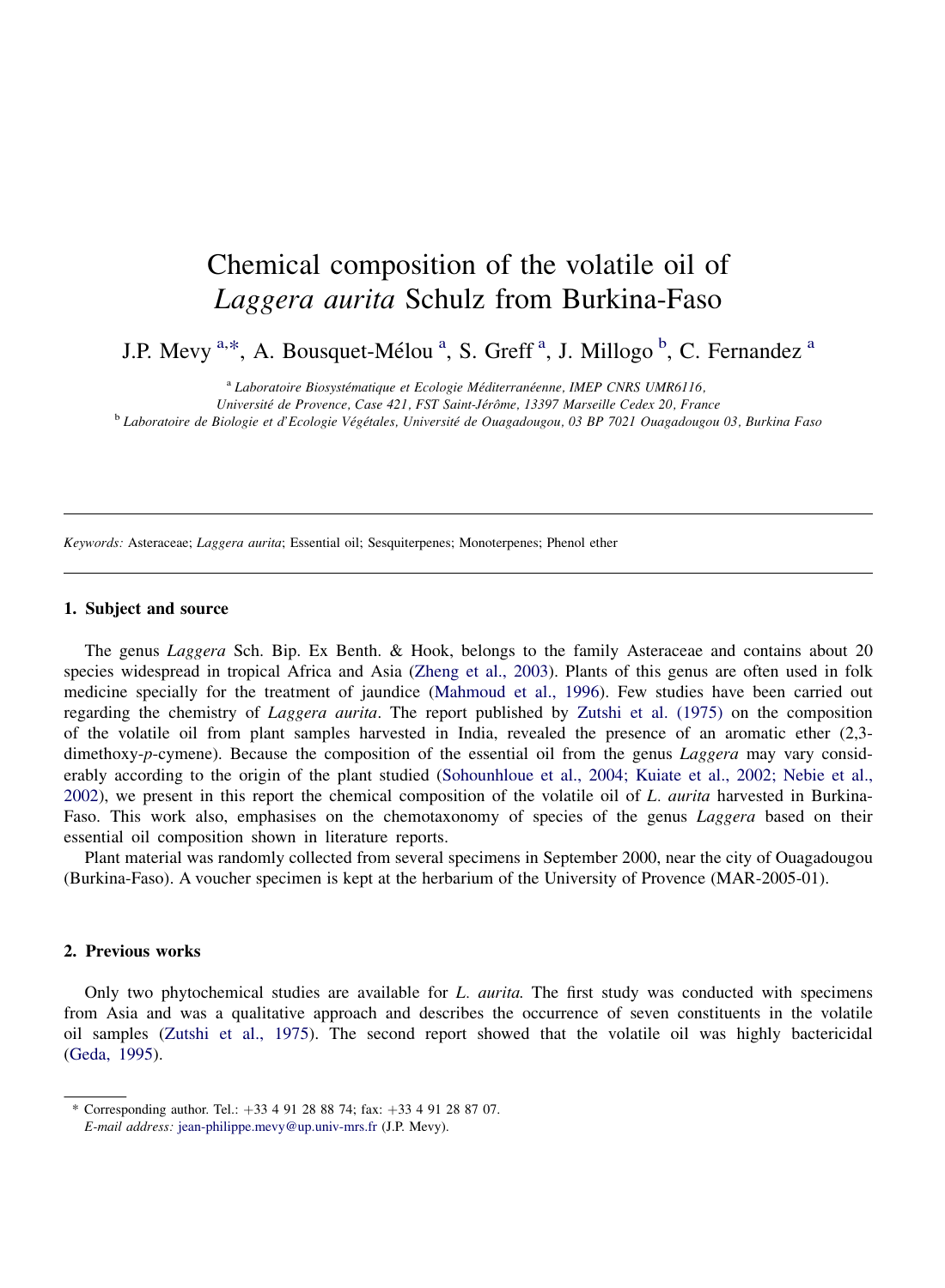<span id="page-1-0"></span>Table 1

Chemical composition of the essential oil from leaves of Laggera aurita

| Compound                                                                            | RI <sup>a</sup> | %RA <sup>b</sup> |
|-------------------------------------------------------------------------------------|-----------------|------------------|
| Linalool                                                                            | 1098            | 0.7              |
| cis-p-Menth-2-en-1-ol                                                               | 1117            | 0.1              |
| trans-p-Menth-2-en-1-ol                                                             | 1135            | 0.1              |
| 4-Terpineol                                                                         | 1173            | 0.6              |
| $p$ -Cymen-8-ol                                                                     | 1182            | Tr. <sup>c</sup> |
| $\alpha$ -Terpineol                                                                 | 1187            | 0.4              |
| Decanal                                                                             | 1206            | 0.1              |
| trans-Carveol                                                                       | 1217            | Tr.              |
| Nerol                                                                               | 1229            | 0.1              |
| Thymol methyl ether                                                                 | 1235            | 0.7              |
| Isothymol methyl ether                                                              | 1244            | 0.1              |
| Thymol                                                                              | 1299            | Tr.              |
| 2,4-Decadienal                                                                      | 1320            | Tr.              |
| α-Methyl-3-phenylallyl alcohol                                                      | 1329            | Tr.              |
| Longipinene deriv.                                                                  | 1350            | 5.0              |
| 3-Allylguaiacol                                                                     | 1362            | 0.2              |
| Longicyclene                                                                        | 1368            | 0.2              |
| Farnesene deriv.                                                                    | 1373            | 1.9              |
| 6s-2,3,8,8-tetramethyltricyclo[5.2.2.01,6]undec-2-ene                               | 1379            | 1.8              |
| $10s$ , 11s-Himachala-3(12), 4-diene                                                | 1399            | 0.3              |
| Longifolene                                                                         | 1404            | 0.3              |
| Isocaryophyllene                                                                    | 1405            | 0.2              |
| $\beta$ -Caryophyllene                                                              | 1422            | 9.6              |
| Dimethoxy- $p$ -Cymene                                                              | 1436            | 27.7             |
| α-Himachalene                                                                       | 1449            | 3.0              |
| $\alpha$ -Humulene                                                                  | 1456            | 6.4              |
| Geranyl acetone                                                                     | 1460            | 0.1              |
| Alloaromadendrene                                                                   | 1462            | 0.2              |
| Bicyclo[7.2.0]undec-4-ene, 4,11,11-trimethyl-8-methylene-deriv.                     | 1468            | 0.3              |
| 1H-Benzocycloheptene, 2,4a,5,6,9a-hexahydro-3,5,5,9-tetramethyl-, deriv.            | 1478            | 2.5              |
| Alloaromadendrene                                                                   | 1462            | 0.2              |
| Bicyclo[7.2.0]undec-4-ene, 4,11,11-trimethyl-8-methylene-deriv.                     | 1468            | 0.3              |
| 1H-Benzocycloheptene, 2,4a,5,6,9a-hexahydro-3,5,5,9-tetramethyl-, deriv.            | 1478            | 2.5              |
| $\alpha$ -Amorphene                                                                 | 1482            | 0.2              |
| 1H-Benzocycloheptene, 2,4a,5,6,9a-hexahydro-3,5,5,9-tetramethyl-, deriv.            | 1484            | 0.6              |
| $\beta$ -Ionone                                                                     | 1498            | 0.4              |
| Valencene                                                                           | 1496            | 0.1              |
| β-Himachalene                                                                       | 1500            | 0.3              |
| $\alpha$ -Muurolene or its enantiomere: 1 $\xi$ ,6 $\xi$ ,7 $\xi$ -Cadina-4,9-diene | 1502            | 0.3              |
| $\gamma$ -Cadinene                                                                  | 1514            | 0.7              |
| δ-Cadinene                                                                          | 1525            | 1.2              |
| Elemol                                                                              | 1537            | 0.6              |
| Caryophyllene oxide deriv.                                                          | 1549            | 0.3              |
| Spathulenol                                                                         | 15/4            | $0.2\,$          |
| Caryophyllene oxide                                                                 | 1578            | 6.1              |
| Humulene epoxide                                                                    | 1602            | 2.9              |
| Caryophylladienol I                                                                 | 1628            | Tr.              |
| T-cadinol                                                                           | 1633            | 2.4              |
| Cedrene hydrate deriv.                                                              | 1636            | 0.5              |
| α-Cadinol                                                                           | 1645            | 1.7              |
| 2,6,9,11-Dodecatetraenal, 2,6,10-trimethyl-                                         | 1686            | 0.5              |
| $(\pm)$ -Phytone                                                                    | 1827            | 1.5              |
| Total identified                                                                    |                 | 86.1             |

<sup>a</sup> Retention index (RI).<br><sup>b</sup> Relative area (RA).

<sup>c</sup> Traces.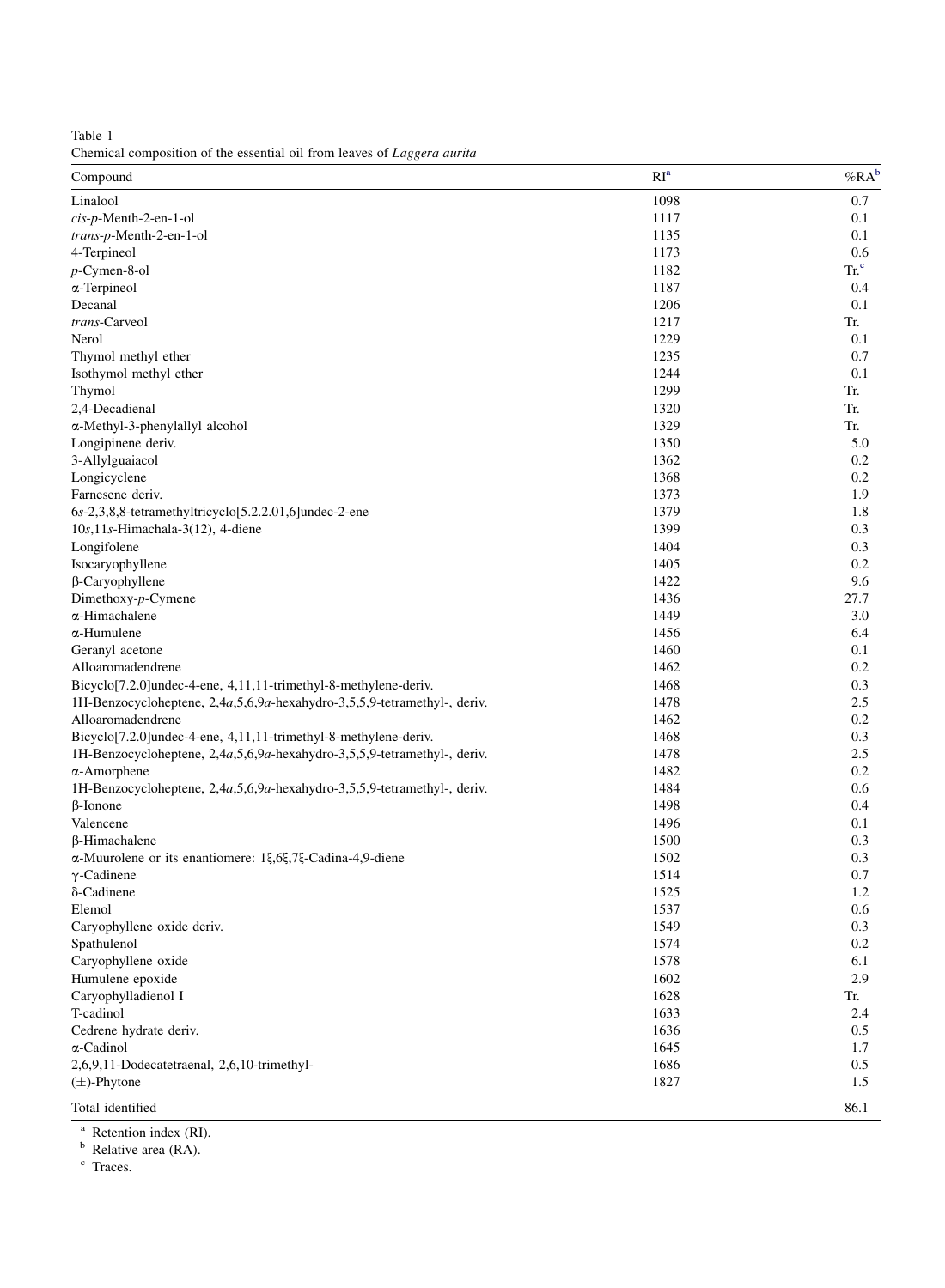<span id="page-2-0"></span>Table 2 The major constituents of the essential oil of several Laggera species from different origins

| <b>Species</b>                | Location                           | Main components                                                                                                      | $RA(\%)$                                      | Main groups                                                    | Reference                                   |
|-------------------------------|------------------------------------|----------------------------------------------------------------------------------------------------------------------|-----------------------------------------------|----------------------------------------------------------------|---------------------------------------------|
| Laggera aurita                | India                              | $n$ -Heptacosane<br>$n$ -Dotriacontane<br>δ-Cadinol<br>Laggerol<br>$m$ -Menth-6-en-8-ol<br>$2,3$ -Dimethoxy-p-cymene |                                               | Alkane<br>ox sesquiterpene<br>ox monoterpene<br>Phenolic ether | Zutshi et al. (1975)                        |
|                               | Burkina-Faso                       | $2,5$ -Dimethoxy-p-cymene<br>$\beta$ -Caryophyllene<br>$\alpha$ -Humulene                                            | 27.7<br>9.6<br>6.4                            | Phenolic ether<br>Sesquiterpene hc                             | Present study                               |
| Laggera alata                 | Nigeria                            | $2,5$ -Dimethoxy-p-cymene<br>α-Humulene<br>$\beta$ -Caryophyllene                                                    | 29.17<br>14.2<br>10.14                        | Phenolic ether<br>Sesquiterpene hc                             | Ekundayo et al. (1989)                      |
|                               |                                    | $2,5$ -Dimethoxy- $p$ -cymene<br>$\alpha$ -Eudesmol                                                                  | 11.17<br>12.55                                | Phenolic ether<br>ox sesquiterpene                             | Ekundayo et al. (1989)                      |
|                               |                                    | $2,5$ -Dimethoxy- $p$ -cymene<br>Sabinene<br>6-Hydroxycarvotanacetone-7-O-angelate                                   | 44<br>16<br>2                                 | Phenolic ether<br>Monoterpene hc                               | Onayade et al. (1990)                       |
| Laggera alata<br>var. alata   | Comoros                            | $\beta$ -Caryophyllene<br>$\alpha$ -Muurolene<br>$\alpha$ -Caryophyllene                                             | 30.5<br>21.1<br>16.2                          |                                                                | Sesquiterpene hc Said Hassani et al. (2005) |
| Laggera alata<br>var. montana | Cameroun                           | $2,5$ -Dimethoxy-p-cymene<br>$7$ -epi- $\gamma$ -Eudesmol<br>Juniper camphor                                         | 34<br>21<br>7                                 | Phenolic ether<br>ox sesquiterpene                             | Kuiate et al. (2002)                        |
| Laggera gracilis              | Cameroun                           | $2,5$ -Dimethoxy-p-cymene<br>$\gamma$ -Eudesmol<br>$\beta$ -Caryophyllene                                            | 33<br>10<br>$\tau$                            | Phenolic ether<br>ox sesquiterpene<br>Sesquiterpene hc         | Kuiate et al. (2002)                        |
| Laggera oloptera              | Cameroun                           | $\beta$ -Caryophyllene<br>Germacrene D<br>Sabinene                                                                   | $15 - 20$<br>$10 - 17$<br>$2 - 28$            | Monoterpene hc                                                 | Sesquiterpene hc Kuiate et al. (2002)       |
|                               | Burkina-Faso                       | $\alpha$ -Pinene<br>Limonene                                                                                         | 72.1<br>14.8                                  | Monoterpene hc                                                 | Nebie et al. (2002)                         |
| Laggera pterodonta Benin      |                                    | $2,5$ -Dimethoxy-p-cymene<br>$10$ -epi- $\gamma$ -Eudesmol<br>Juniper camphor                                        | 30.5<br>24.6<br>7.5                           | Phenolic ether<br>ox sesquiterpene                             | Sohounhloue et al. (2004)                   |
|                               | Cameroun                           | $2,5$ -Dimethoxy-p-cymene<br>$\gamma$ -Eudesmol<br>$\alpha$ -Eudesmol<br>Juniper camphor                             | $4 - 50$<br>$17 - 45$<br>$4 - 15$<br>$4 - 12$ | Phenolic ether<br>ox sesquiterpene                             | Ngassoum et al. (2000)                      |
| Laggera tomentosa             | Endemic of Ethiopia Chrysanthenone |                                                                                                                      | 58                                            | ox monoterpene                                                 | Asfaw et al. (2003)                         |

 $ox = oxygenated$ ; hc = hydrocarbon.

### 3. Present study

From dry leaves (200 g), crude essential oil was obtained by hydrodistillation and then analysed by GC-MS (Hewlett-Packard computerized system constituted by a 6890 gas chromatograph coupled to a Hewlett-Packard 5973N quadrupole mass spectrometer) using a HP5MS capillary column  $(30 \text{ m} \times 0.25 \text{ mm} \times 0.25 \text{ µm}$  id). The oven temperature was programmed at 50 °C (initial temperature maintained 2 min) to reach 160 °C at a rate of